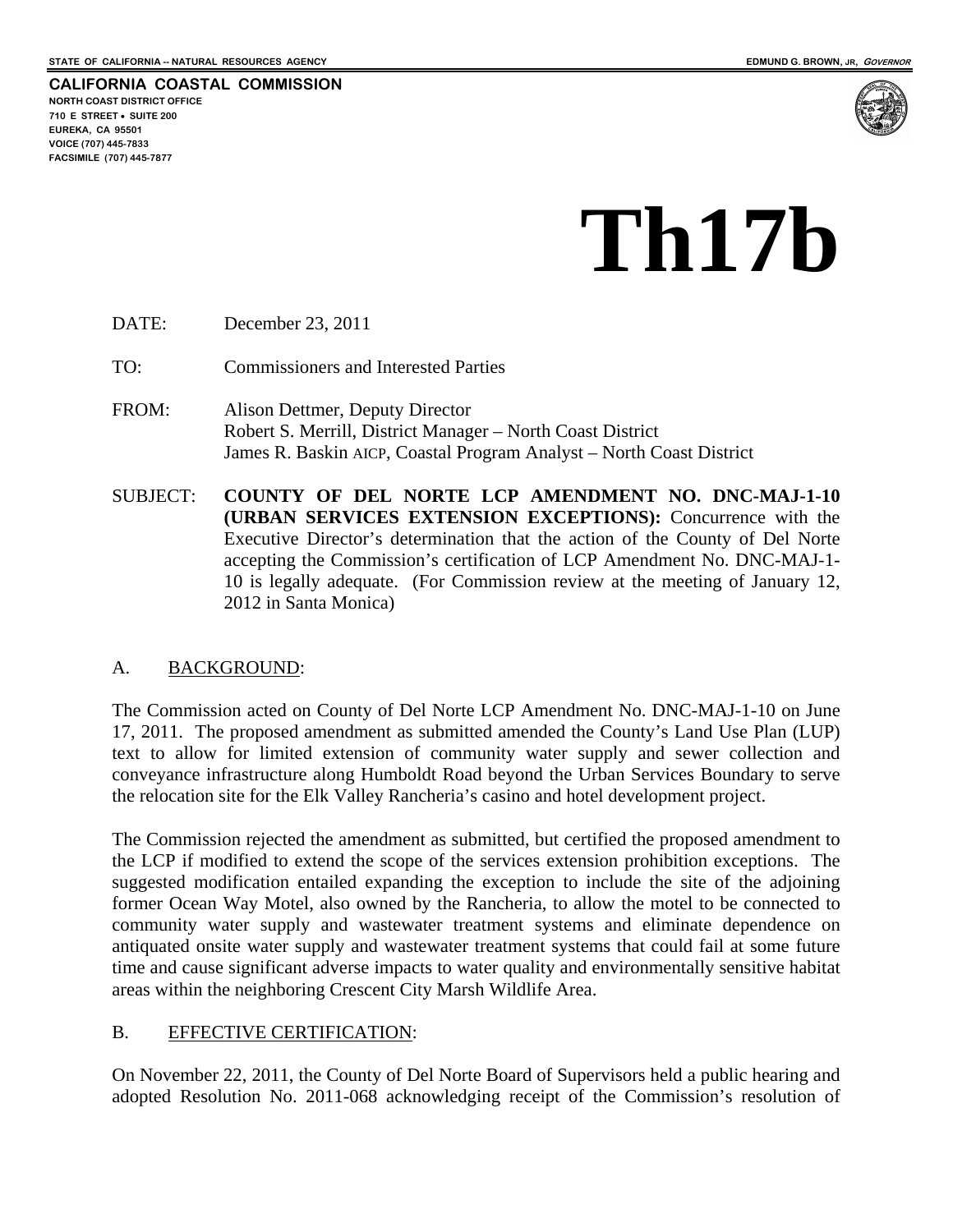## COUNTY OF DEL NORTE LCP AMENDMENT NO. DNC-MAJ-1-10 CERTIFICATION REVIEW Page 2

certification, accepted and agreed to the Coastal Commission's modifications, agreed to issue permits in conformance with the modified LCP, and formally approved the necessary changes to the City's Local Coastal Program (see Attachment No. B).

As provided in Section 13544 of the California Code of Regulations, for the amendment to become effective, the Executive Director must determine that the County of Del Norte's actions are legally adequate and report that determination to the Commission. Unless the Commission objects to the determination, the certification of County of Del Norte LCP Amendment No. DNC-MAJ-1-10 shall become effective upon the filing of a Notice of Certification for the LCP amendment with the Secretary of Natural Resources, as provided in Public Resources Code Section 21080.5.

## C. STAFF RECOMMENDATION:

Staff recommends that the Commission concur with the determination of the Executive Director that the actions of the County of Del Norte to accept the Commission's certification of County Del Norte LCP Amendment No. DNC-MAJ-1-10 to adopt the necessary changes to the County's Land Use Plan are legally adequate, as noted in the attached letter, Attachment A (to be sent after Commission concurrence).

## **Attachments:**

- 1. Draft Notification of Effective Certification Letter
- 2. Resolution No. 2011-68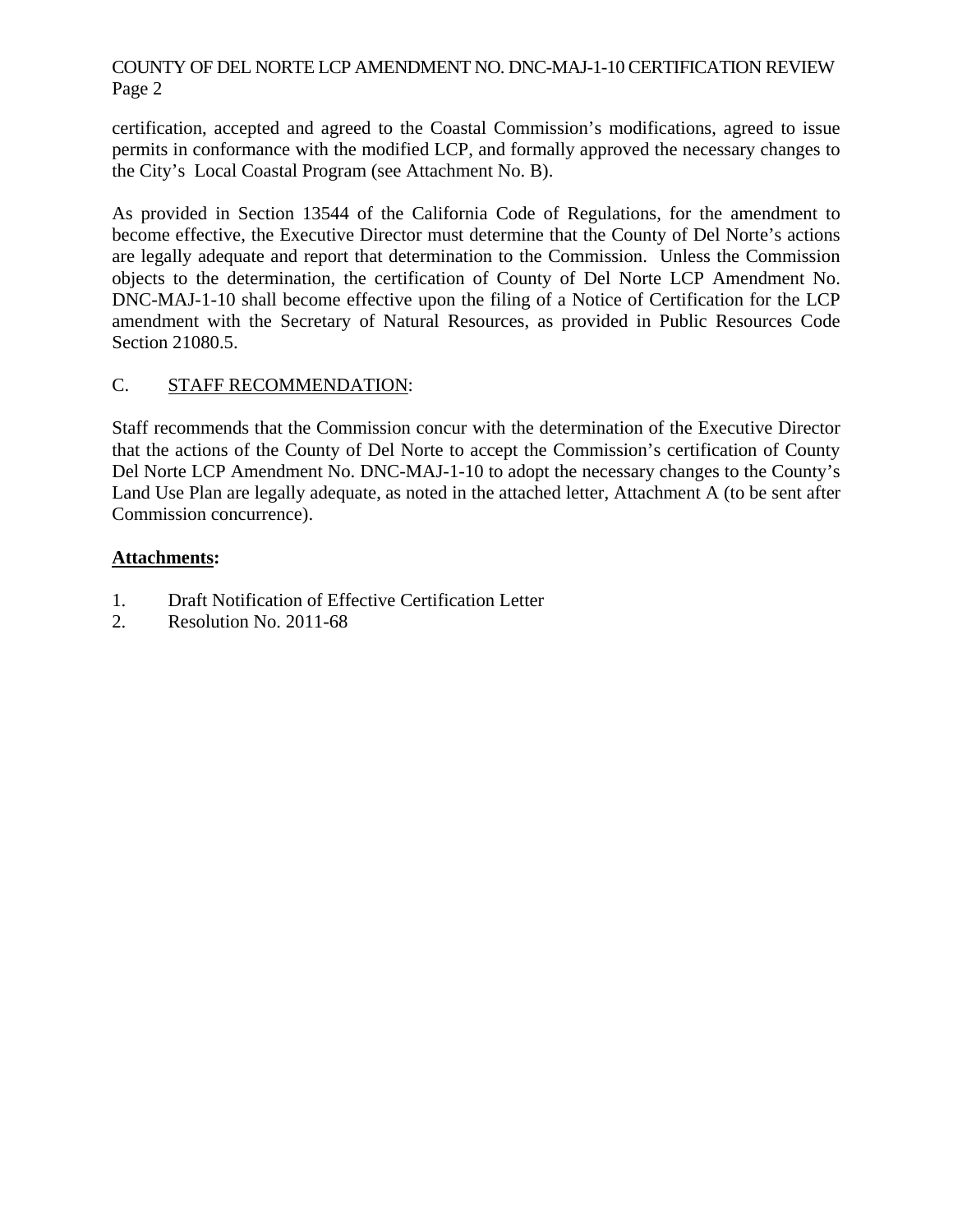

January, 2012

Kevin Hamblin AICP, Director County of Del Norte – Community Development Department 981 H Street, Suite 110 Crescent City, CA 95531

#### SUBJECT: Effective Certification of the County of Del Norte's Local Coastal Program Amendment No. DNC-MAJ-1-10 (Urban Services Extension Exception)

Dear Mr. Hamblin:

The Executive Director of the Coastal Commission has reviewed County Board of Supervisors Resolution No. 2011-68 for effective certification of Del Norte County LCP Amendment No. DNC-MAJ-1-10. The County's resolution indicate that the County acknowledges receipt of and accepts the Commission's resolution for certification with suggested modifications and that the County agrees to issue permits in conformance with the modified Land Use Plan.

The Executive Director has found that the County's resolution fulfills the requirements of Section 13544.5(a) of the California Code of Regulations. In accordance with Sections 13544(b) and 13544.5(b) of the regulations, the Director has determined that the County's actions are legally adequate.

The Coastal Commission concurred with this determination at its meeting of July 14, 2004 in Costa Mesa. Commission approval and the amendment process area now complete. If you have any questions, please contact Jim Baskin in our Eureka office.

Sincerely,

ROBERT S. MERRILL North Coast District Program Manager

## **ATTACHMENT 1**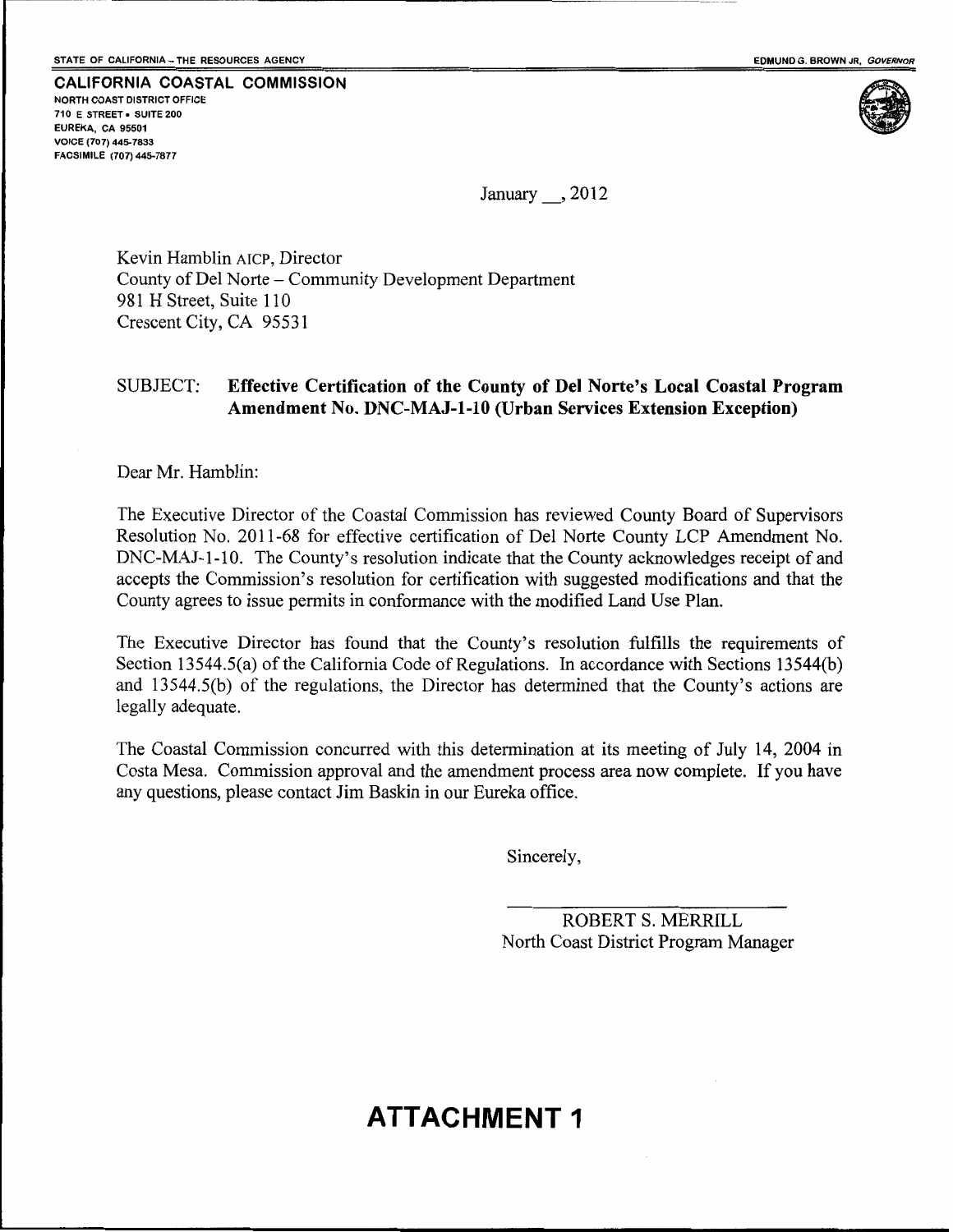

## **COUNTY OF DEL NORTE** COMMUNITY DEVELOPMENT DEPARTMENT

981 "H" Street, Suite 110 Crescent City, California 95531

Fax (707) 465-0340

Planning (707) 464-7254 Engineering & Surveying (707) 464-7229

Roads  $(707)$  464-7238 November 23, 2011 **Building Inspection**  $(707)$  464-7253

Environmental Health (707) 465-0426

Jim Baskin, AICP, Coastal Planner California Coastal Commission 710 E Street, Suite 200 Eureka, CA 95501

Re: Modification Resolution for the County of Del Norte Local Coastal Program Amendment No. DNC-MAJ-1-10 (Extension of Urban Services)

Dear Jim:

At the Board of Supervisors meeting of November 22, 2011, the Board adopted Resolution 2011-068 acknowledging California Coastal Commission modification to County of Del Norte Local Coastal Program No. DNC-MAJ-1-10. A copy of the resolution is included with this letter. Please forward this resolution to the Commission to finalize the effective certification of the amendment.

If you have any questions you may reach me by phone at (707) 464-1426 or by e-mail at hkunstal@co.del-norte.ca.us.

Sincerely,

wdi Kunstal

Heidi Kunstal Deputy Director of Building and Planning

## **ATTACHMENT 2**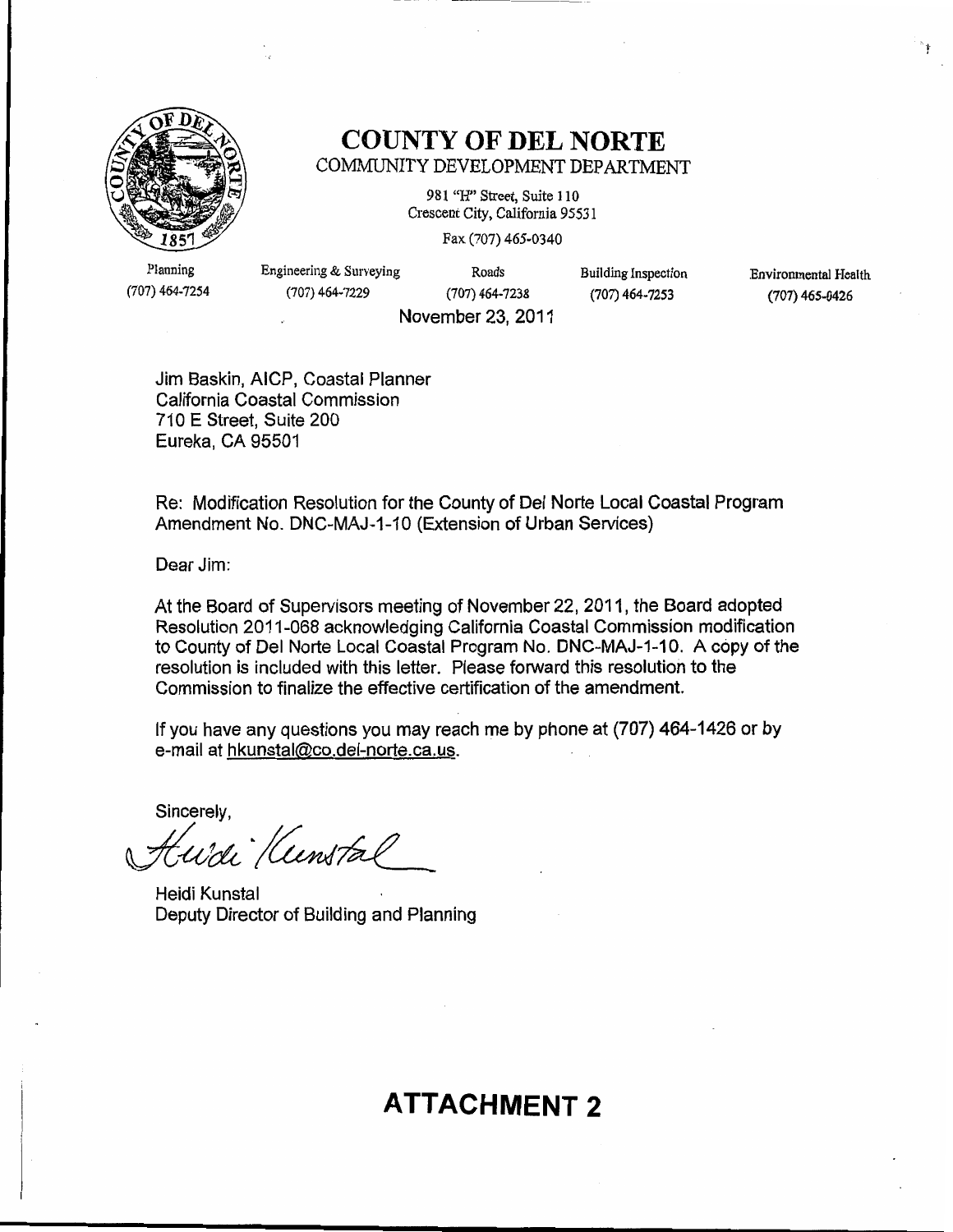#### **BOARD OF SUPERVISORS COUNTY OF DEL NORTE STATE OF CALIFORNIA**

RESOLUTION NO. 2011- $0/6$ 

## A RESOLUTION OF THE DEL NORTE COUNTY BOARD OF SUPERVISORS, WHICH ACKNOWLEDGES RECEIPT OF THE COASTAL COMMISSION ACTION AND ACCEPTS AND AGREES TO LOCAL COASTAL PROGRAM AMENDMENT NO. DNC-**MAJ-1-10 AS MODIFIED**

WHEREAS, on November 9, 2010, the Del Norte County Board of Supervisors, at a noticed public hearing, adopted Local Coastal Program Amendment No. DNC-MAJ-1-10 (Resolution 2010-060); and

WHEREAS, on June 17, 2011, the Coastal Commission considered and approved the amendment with one suggested modification, and forwarded a letter stating that the Commission would complete certification of Land Use Amendment No. DNC-MAJ-1-10 if modified by the County as suggested in Suggested Modification No. 1;

WHEREAS, on November 22, 2011, the Board of Supervisors evaluated the one suggested modification and in its evaluation of the one Coastal Commission suggested modification. has considered whether to accept and agree to the modification, and agree to take whatever action is necessary to implement the modifications, and further agree to issue coastal development subject to the approved Local Coastal Program.

NOW, THEREFORE, the Board of Supervisors of the County of Del Norte does hereby resolve as follows:

Section 1. The Board of Supervisors has accepted and reviewed the staff report, dated May 27, 2011, and hereby acknowledges receipt of the Coastal Commission's Resolutions and Suggested Modifications, as adopted by the Coastal Commission on June 17, 2011.

The Board of Supervisors hereby accepts and agrees to the Coastal Section 2. Commission's modifications, and agrees to take whatever action is necessary to implement the modifications and further agrees to issue coastal development permits subject to the approval Local Coastal Program.

Section 3. The Board of Supervisors hereby adopts the Findings of Approval, as described in the staff report, and hereby acknowledges that the modifications required by the Coastal Commission are consistent with the County's Local Coastal Program.

Section 4. The Board of Supervisors hereby certifies and adopts amended General Public Works LCP Policy No. 1 with the modifications suggested by the Coastal Commission as shown in Exhibit A to the County's Local Land Use Plan, and directs staff to forward this resolution to the Coastal Commission consistent with the Commission's Resolutions and Suggested Modification of June 17, 2011.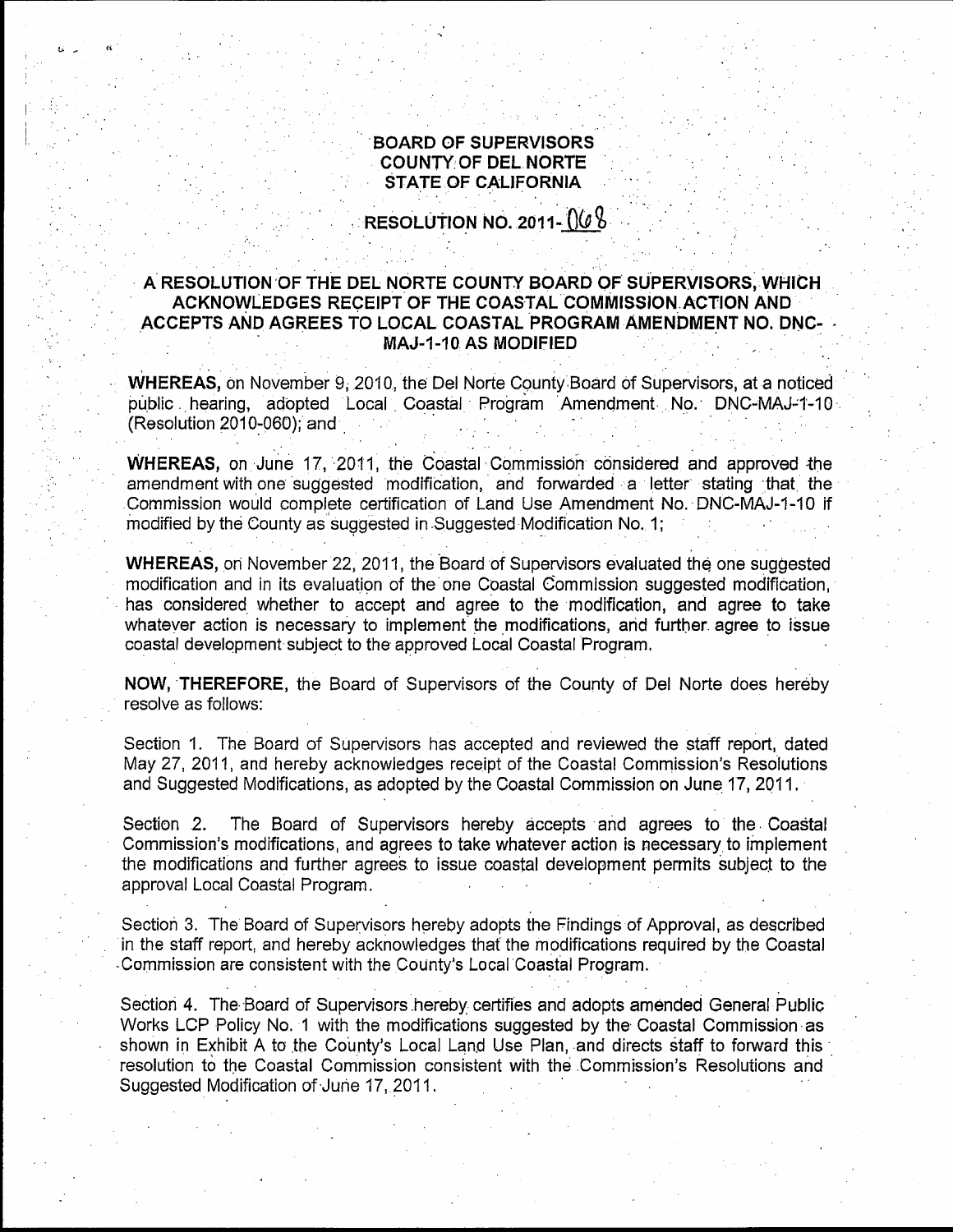**PASSED AND ADOPTED** this 22nd day of November, 2011, by the following polled vote of the Board of Supervisors of the County of Del Norte:

AYES: Supervisors McNamer, McClure, Sullivan, Hemmingsen & Finigan

NOES: None

ABSENT: None

menamer

Leslie McNamer, Chair Del Norte County Board of Supervisors

ATTEST:

Jeremi Ruiz, Clerk of the Board-of Supervisors County of Del Norte, State of California

Date: $\frac{1}{2}$ 

I hereby certify that according to the provisions of Government Code Section 25103, delivery of this document has been made.

Clerk of the Board By: